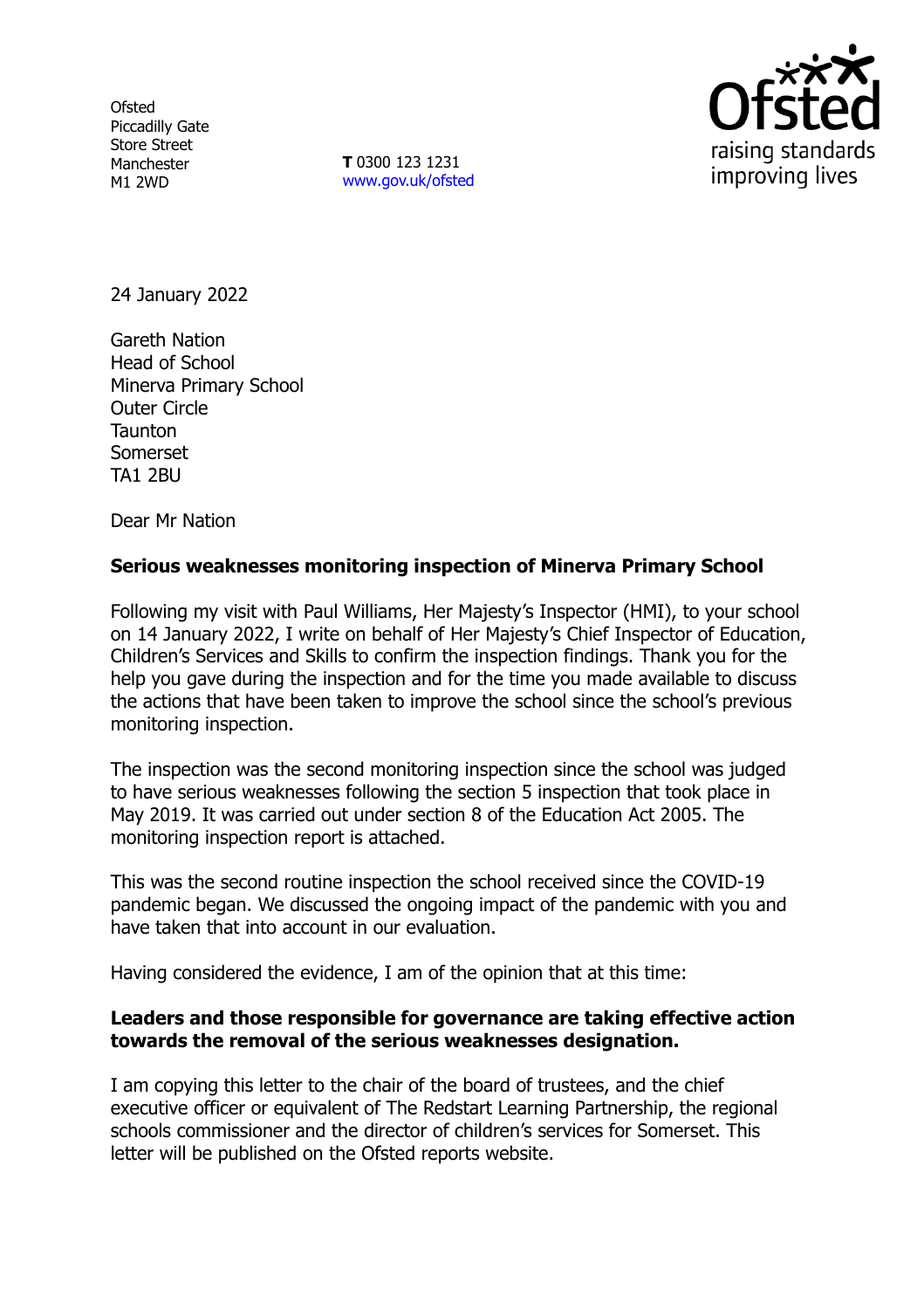

Yours sincerely

Sue Costello **Her Majesty's Inspector**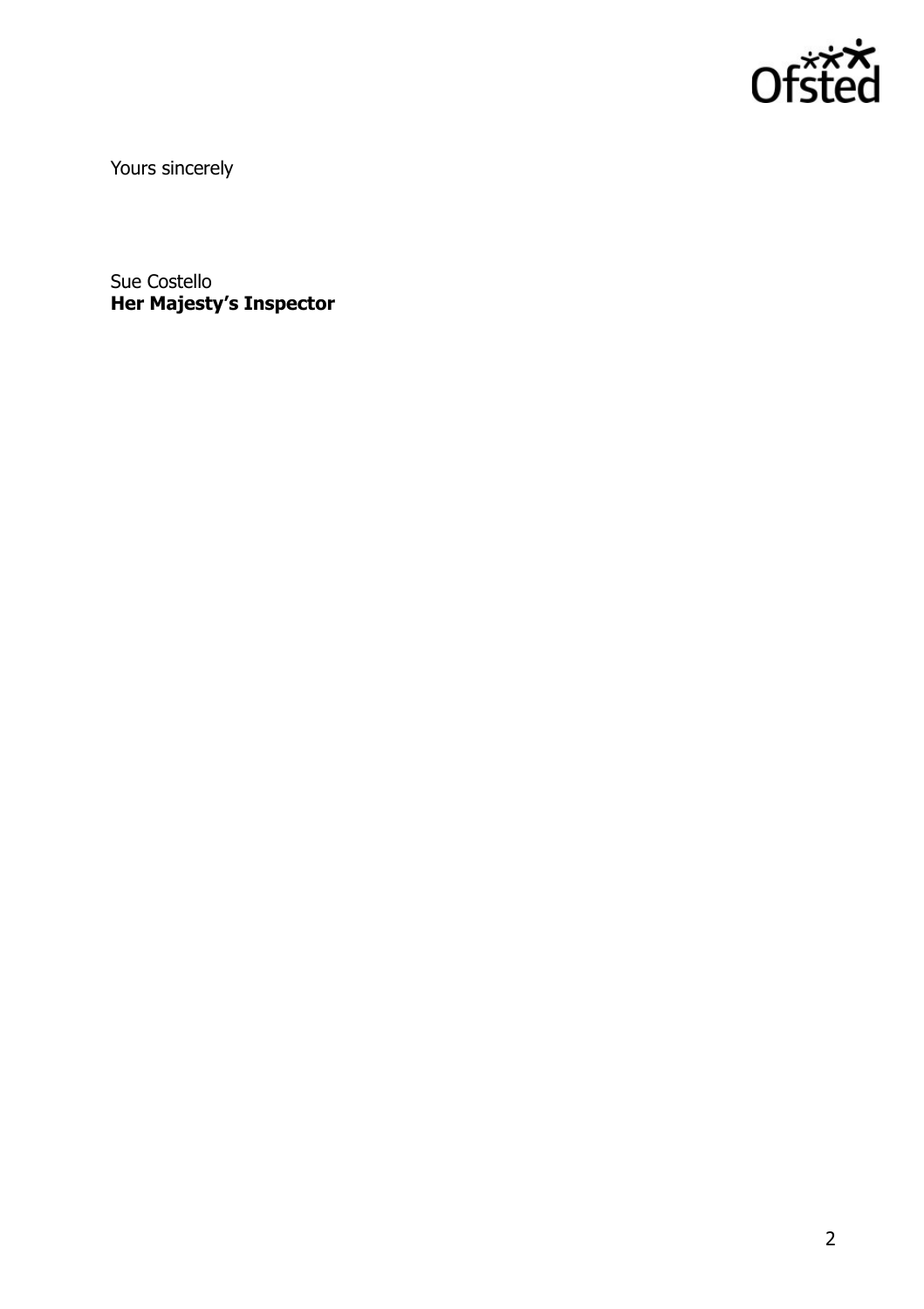

## **Report on the second monitoring inspection on 14 January 2022**

# **Context**

Since the first monitoring inspection, COVID-19 has resulted in further staff and pupil absences. This has slowed the pace of some curriculum improvements that leaders have planned. Staff have strengthened their local partnerships during the pandemic through increased community involvement, such as delivering food boxes and making home visits. However, COVID-19 has hampered leaders' plans to establish more formal engagement with parents.

There have been several, recent changes to leadership and governance. In September 2021, a new head of school took up the post. At that time, a new teacher joined the school and became the mathematics leader. In January 2022, a new assistant headteacher joined the school. Since November 2021, the early years leader has taught in the combined Reception and Year 1 class. The leader of early reading has changed recently to provide stability during a period of staff absence.

We focused on your actions to improve the areas identified at the previous section 5 inspection and the additional areas identified at the first monitoring inspection. We looked closely at English, early reading, mathematics and history. We considered how well your curriculum meets the needs of pupils with special educational needs and/or disabilities (SEND) and your work to improve pupils' attendance, behaviour and personal development.

#### **The progress made towards the removal of the serious weaknesses designation**

The school's new leadership structure is in its infancy. However, early signs suggest that the leadership team have the capacity to bring about the necessary changes. The determined actions of the recently appointed head of school have already gone some way to systematically securing improvements to the quality of education. Despite the limitations caused by COVID-19, leaders have taken swift and decisive action to tackle some of the previously identified school improvement priorities.

Important systems and processes to check on pupils' learning, such as assessment, have been put in place in some subjects and improved in others. The English and mathematics curriculums have been strengthened. Nonetheless, there are still some areas that need urgent attention. For example, the curriculum is not matched closely enough to meet the needs of pupils with SEND. This hinders their learning and limits their success.

Leaders have improved the English and early reading curriculums successfully. Wellinformed staff teach pupils to read effectively. Staff follow the school's phonics programme consistently. They use assessment well to identify pupils who are falling behind. Additional teaching ensures that most of these pupils catch up quickly. Consequently, few pupils in key stage 2 remain at the early stages of reading.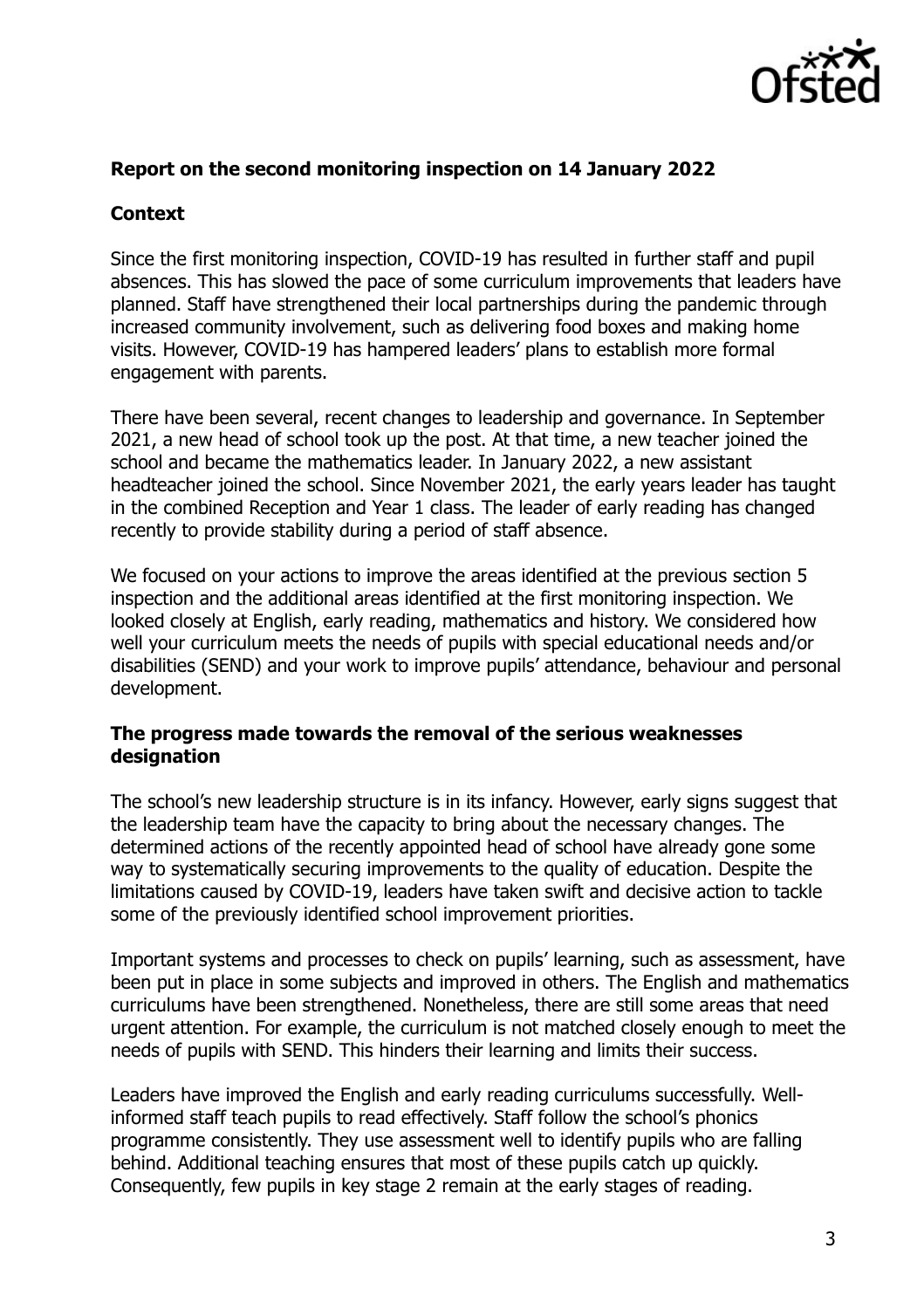

Leaders have introduced a well-planned and sequenced guided reading curriculum. This is helping pupils to deepen their understanding of the texts they read. Staff make useful checks on pupils' learning. Leaders have planned further improvements to formal assessment carefully. Pupils' use of vocabulary is becoming more sophisticated due to leaders' focus on spoken language. From the moment they start school, children are exposed to classrooms that have plenty of books and printed resources, such as labels and posters. Children in the early years enjoy daily poetry, rhyme and song. Books, that adults read to the children, are chosen purposefully to enrich children's language.

Leaders have reviewed and adapted the mathematics curriculum. Consequently, teachers assess precisely the work that has been covered. Nonetheless, leaders acknowledge that there are some remaining weaknesses. This is particularly evident in the effectiveness of support for pupils as they grapple with increasingly complex mathematics. Some staff do not have the knowledge and skills they need to help pupils with their learning. Leaders recognise this and have planned suitable training.

Pupils learn the full range of national curriculum subjects. However, the wider curriculum is not fully developed. Many changes to subject curriculums are very new. Some subjects, such as history, are planned well. Teachers are starting to use these plans effectively to shape interesting lessons. Others, such as music and computing, are not yet underway. Pupils learn the national curriculum content, but it has not been adapted to suit the needs of the pupils in the school. Leaders know that some subject plans need further attention to ensure that the important knowledge pupils need is identified, planned and sequenced well.

Pupils say that behaviour has got better since the new head of school started. School behaviour records confirm this. Pupils feel safe and well cared for. Exclusions have been reduced. Pupils approve of the head of school's higher academic expectations, such as increasing the frequency of mathematics teaching. Teaching assistants feel valued and appreciate the training they receive. Staff understand leaders' heightened expectations, particularly that their actions must have a positive impact on pupils' learning, as well as pastoral care.

The curriculum is enhanced by opportunities to visit and learn from others. For example, some pupils work with the neighbourhood's police community support officer to raise their awareness of local, social issues. Some pupils are becoming more resilient because they find the curriculum more ambitious and know they must try hard. Leaders know that there is still some work to be done to ensure this is the case for all pupils.

Leaders have sharpened their systems to identify pupils with speech and language needs quickly. Pupils with delayed communication have been prioritised for additional help. They have received support from school staff and external professionals. However, leaders know that the school's curriculum is not meeting the needs of pupils with SEND well enough. Too often, the support they receive from staff is not helping them achieve success.